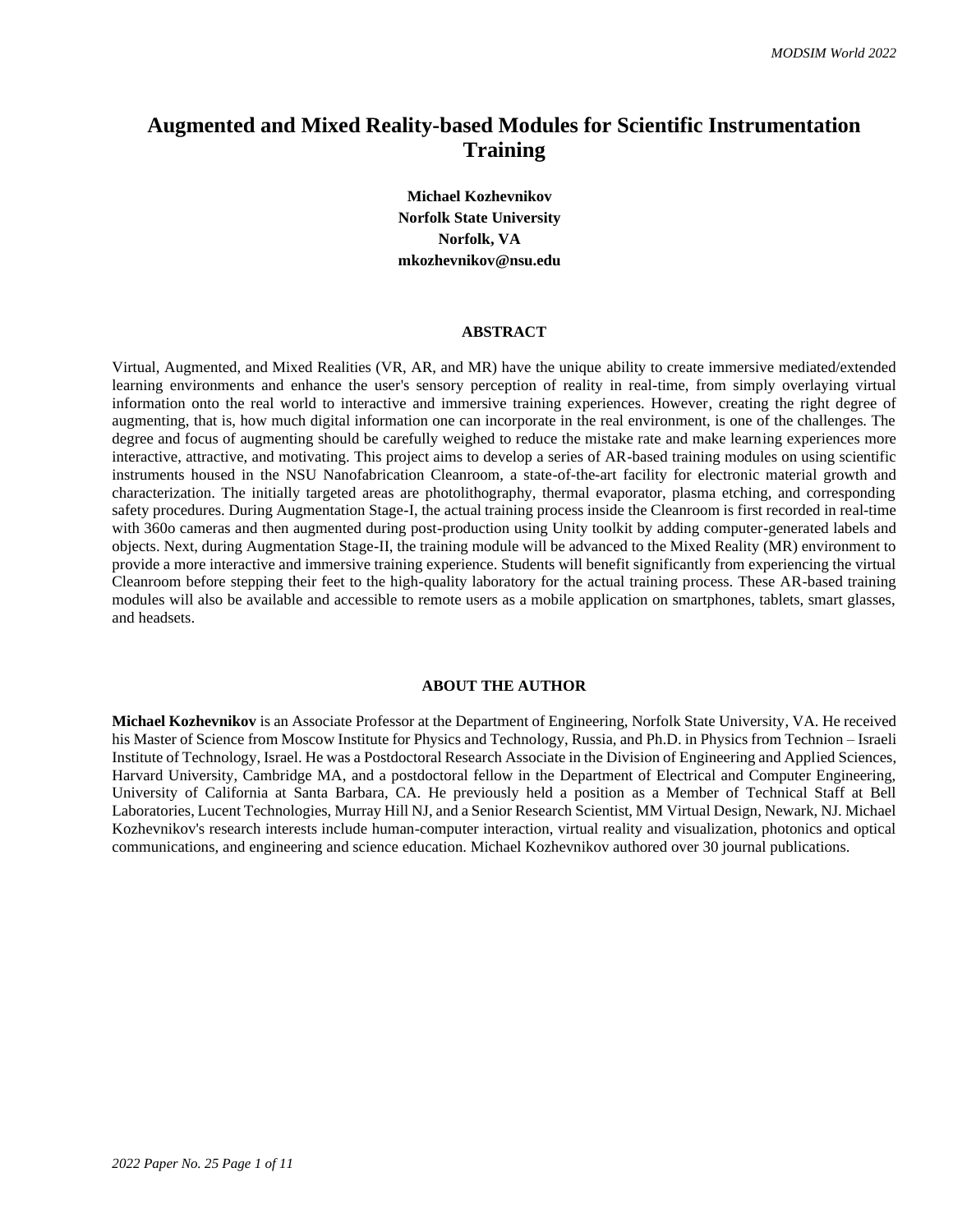# **Augmented and Mixed Reality-based Modules for Scientific Instrumentation Training**

**Michael Kozhevnikov Norfolk State University Norfolk, VA mkozhevnikov@nsu.edu**

# **INTRODUCTION**

Incorporating the latest technologies such as Virtual Reality (VR), Augmented Reality (AR), and Mixed Reality (MR) into a three-dimensional (3D) learning environment has been shown to improve learning efficiency and be more effective than conventional learning systems. Unlike VR, AR does not isolate the users from the real-world environment and provides enough flexibility. AR has the unique ability to create immersive enhanced learning environments by overlaying virtual information (like virtual objects, texts, avatars, etc.) onto the real world. Due to technology evolution, it is broadly accessible today and is already becoming one of the most exciting and creative approaches to learning and professional training (Cai et al., 2013). AR is currently in the developing phase and, by creating apps and interfaces, will dramatically change the way we interact with the data, how we learn, how we work, and arguably how we think. We believe that soon AR will be available through smart glasses and contact lenses and will create amazing things for improvements in various industries and fields of education.

It is essential in engineering education and professional training to have a practical field of experience apart from classroom theories. Also, higher education students desire to be prepared well for their professional life and expect more practical training. Norfolk State University's Micron Nanofabrication Cleanroom can be considered one of the leading Cleanrooms among HBCU's and other universities in the United States. The Cleanroom offers state-of-the-art equipment to conduct research in the field of science and engineering. Although having the experience of being and working in an actual cleanroom can be very rewarding, especially for current and future work and research, access the cleanroom equipment is not straightforward because it requires substantial cleanroom certification and training. The general and equipment-specific certifications confirm that the person entering, working in, and exiting the Cleanroom is familiar with Cleanroom protocols and operating procedures. The interest in cleanroom use could be improved by providing more information to students on the Cleanroom purpose and use, encouraging them to become more familiar, along with novel training and certification practices.

The purpose of this research is to develop a series of augmented reality training modules on the use of scientific instruments housed in the NSU Nanofabrication Cleanroom, a state-of-the-art facility for electronic material growth and characterization. Specifically, the first AR-based module focuses on the thermal evaporation process training. The actual training process inside the Cleanroom is first recorded in real-time with 360-degree cameras and then augmented during post-production by adding computer-generated labels and objects. Table 1 details general Cleanroom issues to address.

| <b>General Cleanroom Issue</b>       | <b>Proposed AR-based training modules</b>    |
|--------------------------------------|----------------------------------------------|
| Need a high level of cleanliness and | Provide self-oriented space for exploration  |
| follow the safety procedure strictly |                                              |
| Limited time and resources for the   | Easy to access for a longer duration         |
| individual user                      |                                              |
| Risk of accident and damaging        | No risk of accident or equipment damages and |
| equipment and machinery              | saves cost                                   |
| Time schedules must comply with the  | Pre-recorded modules are available for       |
| University Cleanroom rules           | asynchronous training                        |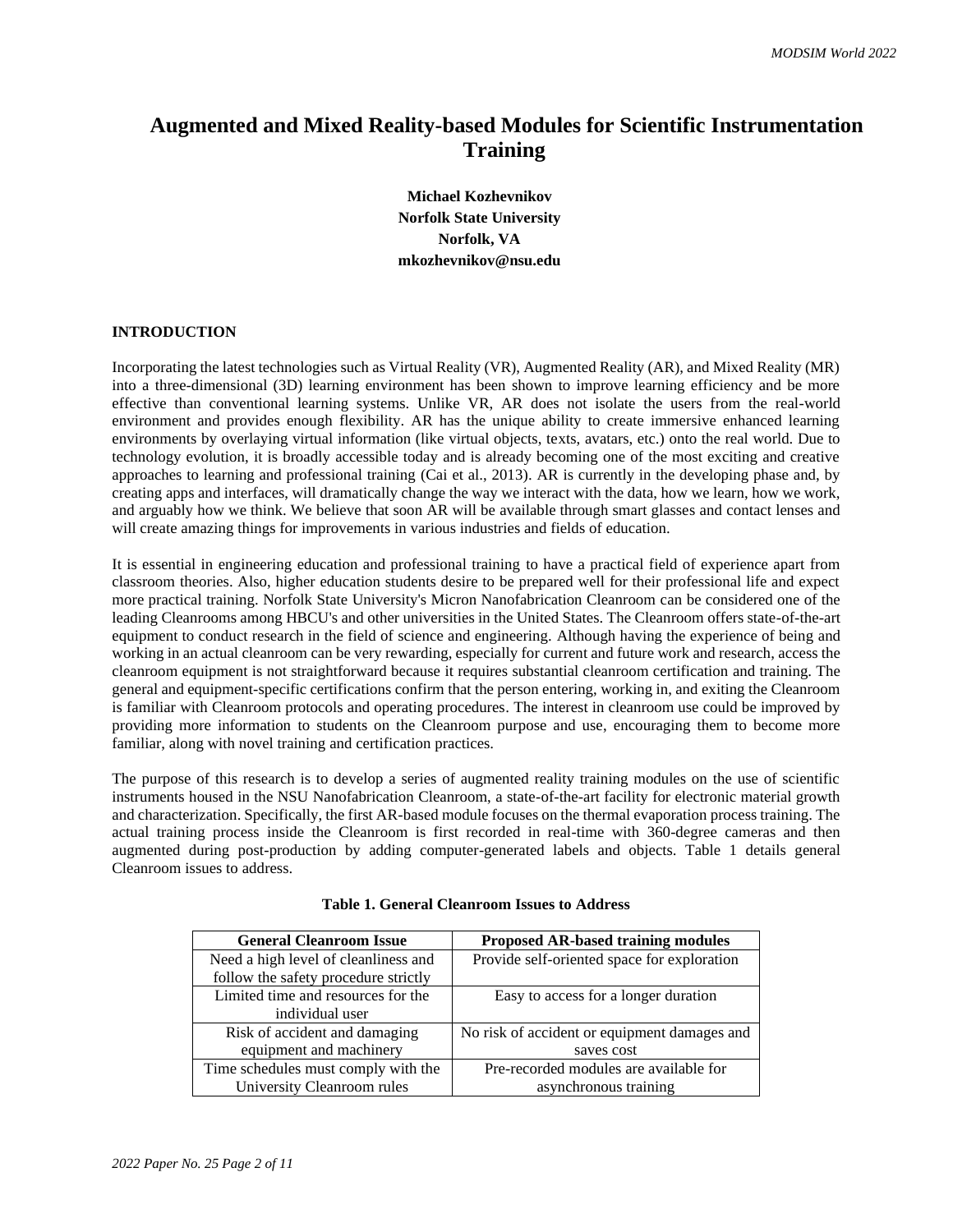This application will provide a life-like experience within a laboratory cleanroom before physically entering the Cleanroom and will allow the users to view the Cleanroom layout, become familiar with the equipment, and even interact with the augmented environment by pressing buttons to read specific specifications. This AR-based training method will allow for disseminating rules, regulations, and protocols that involve the Cleanroom, from general safety procedures and preparing a person before arriving at a cleanroom to the moment that person enters and exits the Cleanroom. This method could also be used to certify new Cleanroom users without or before taking up actual cleanroom schedule time. A further iteration of this project will allow for augmented reality training to be held inside the Cleanroom, improving the quality of the training provided. Allowing additional information to be presented in a digital format, layered over the user's visual interface, lets the instructors use additional teaching techniques and materials which might not normally be available.

## **BACKGROUND**

The term "Augmented Reality" appeared for the first time in the 1950s, and it became a field of study at the beginning of the 1990s (Alkhamisi & Monowar, 2013). AR turns the environment around users into a digital interface by placing a virtual object into the real world in real-time. It is a form of VR that allows the user to see the Reality superimposed or contrasted with virtual objects (Lin et al., 2012). In the early years, AR systems used two types of Head-Mounted Displays (HMDs), namely optical HMD and image-based HMD, that users can use to blend the real world and the virtual environment. Today, AR is available in several forms, ranging from glasses to headsets, from large tablets to mobile phones to projectors and heads-up displays (Mealy, 2018). Unlike VR HMD, AR HMD has a pair of small cameras, either built-in or attached to it.

In the fall of 2017, the introduction of software development packages like ARKits by Apple and ARCore by Google made it much easier for developers to write AR applications for iOS and Android platforms (Mealy, 2018). Currently, mobile devices already cover the largest market segment for AR. For the mobile AR, a user must continually hold a device and capture the images of the physical world, onto which the digital objects are superimposed. Also, on the limitations side, the current smartphones provide only a relatively narrow field of view which is far smaller than the user's field of view (Mealy, 2018). Therefore, a headset is used for AR's better experience, and some examples of AR headsets include the HoloLens, the Glass Enterprise Edition 2, and the Epson Moverio BT-300. These headsets bring a more immersive AR experience for the users. The AR makes the user's life easier by providing virtual information complementing the user's adjacent real environment and developing the user's insight into communications with the real world (Alkhamisi & Monowar, 2013). It has already become one of the most exciting and creative approaches to learning in education (Cai et al., 2013). In engineering education, it is essential to have a practical field of experience apart from classroom theories. Also, higher education students desire to be prepared well for their professional life and expect more practical training.

#### **AR Displays**

The three major types of AR displays are HMD, handheld, and spatial displays (Carmigniani & Furht, 2011). AR HMD is the device worn by the user on the head that places both the digital information and the real-world environment over the user's view of the world. The AR HMD can be of two types. Namely, they can be either video see-through AR HMD or optical see-through AR HMD. The video see-through system requires two cameras to record the real scene. Then, recorded video is sent to the video compositor (computer), where the graphic images are combined to create an AR scene displayed to the users through HMD. In contrast, the optical see-through employs an optical combiner that is a partially reflective and partially transmissive view of the physical world to pass through the lens and graphically overlay information to be reflected in the user's eye (Yadav, 2019).

In addition to AR HMDs, other mobile devices with displays such as smartphones and tablet PCs that the user can hold in their hands could also be utilized for AR experience. They use video see-through techniques to overlaying graphics onto a real environment (Carmigniani & Furht, 2011). Handheld devices are highly portable and widespread, and today they have powerful CPUs, cameras, accelerometers, GPS, and solid-state compass, making them a very promising AR platform.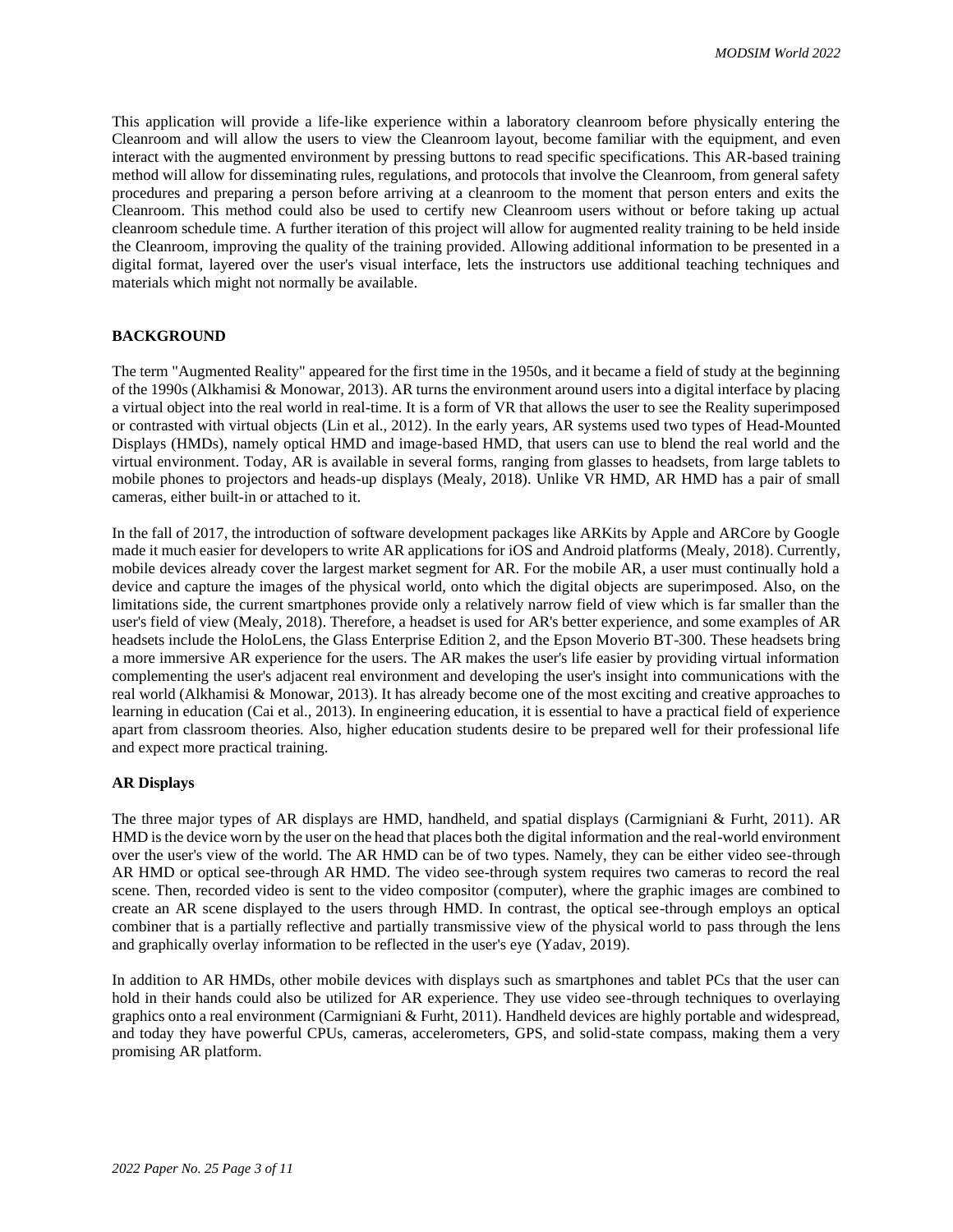#### **Software Components**

Some of the VR development tools used in VR and AR content creation are virtual world modeling/authoring tools, VR toolkits/software development kits (SDK), and application program interfaces (APIs) (Bamodu & Ye, 2013). VR toolkit is a collection of tools and software for designing, developing, and maintaining the virtual environment and the database where the information is stored. Several modeling engines are available in the VR designing market, e.g., Unity3D, 3DS Max, Maya, Blender, etc. It is very important to choose the VR development tools based on the flexibility provided by different software packages such as model input available, interface compatibility, file format, animation ease, collision detection, supported I/O devices, and support community available to the users (Bamodu & Ye, 2013).

Unity3D is often described as the best option in terms of the license, ease of use, and compatibility with VR hardware such as various HMDs, haptic interaction devices, etc. (Polcar et al., 2016). It is also used by a higher number of communities. Unity3D highlights are detailed below (Parisi, 2015):

- Powerful: Unity engine offers excellent graphic features with physically based rendering, real-time lighting, physics simulations, and scripting, including a high-quality material framework.
- Extensible: Unity provides a versatile, expandable, and configurable framework through user scripts. The scripts can be overwritten, and a custom tool can also be developed.
- Portable: The player runtime supports all types of device operating systems (Windows, Linus, Mac) and both iOS and Android mobile platforms.
- Affordable: The Unity engine is completely featured and cost-free. However, fees for the commercial use of licensing terms are fair and affordable.
- Useful Resources: Unity has a wide variety of online asset shops, including 3D models, animations, bundles of code, and utilities. It has very clear documentation as well.
- Ready for VR: Oculus SDK needs to install Unity3D to build for the Oculus Rift, which comes with a Unity integration kit that offers support to get started with VR.

While PlayStation VR is focused on the entertainment market, other HMDs developers like Oculus and HTC have released their SDKs. Oculus updates SDK constantly to create prototypes and involve communities for the application development process. The software and the specifications of the DK1 are available under GitHub (Anthes et al., 2016). Most HMD device developers come with their SDKs for their hardware, and it calls for standardization to guarantee cross-device development.

# **DESIGN**

This section describes the design approaches and workflow of the research. As stated in the introduction, the project aims to develop an AR-based Cleanroom training module with augmenting 360-degree videos (pre-recorded and realtime) to provide a better learning environment than other instruction methods. The overview of the project layout is shown below in Figure 2. First, the video can be either pre-recorded or real-time recorded using 360-cameras. Then those videos are imported into Unity Engine to provide an enhanced environment for immersive and interactive experience by adding 3D text, 3D avatars, and other virtual objects and/or schematics.

Similarly, developing the core AR content for the Cleanroom tour and equipment-specific training process during Augmentation Stage-I will follow the same process as the project prototype. The general implementation process of AR development is shown as four layers in Figure 1. Finally, during Augmentation Stage-II, the users can experience this AR-based training in real-time via AR HMDs and remotely via VR HMDs.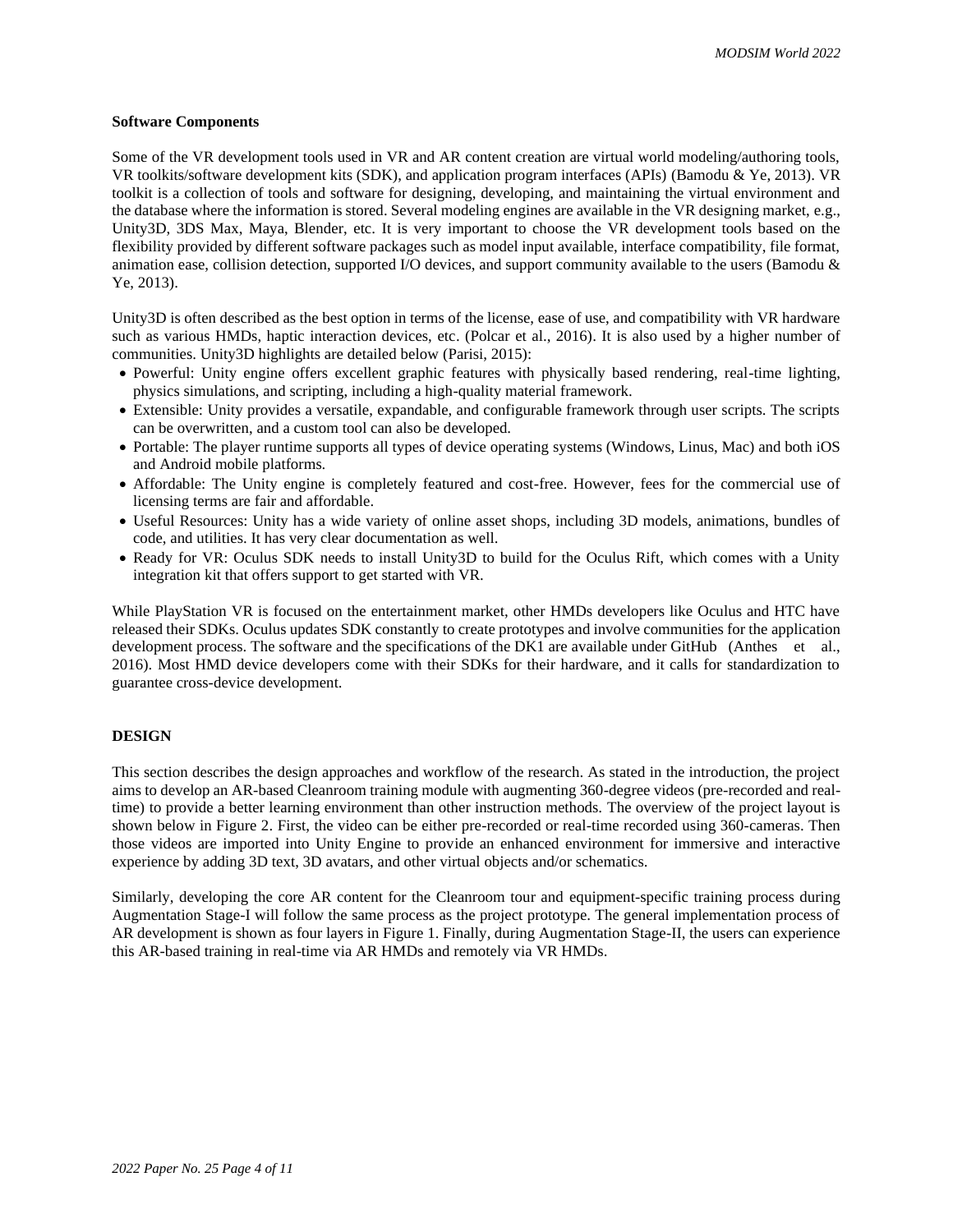

**Figure 1. Overview of project layout**

#### **Issues Addressed**

Specific Cleanroom protocols and procedures must be followed when using the Cleanroom. Certain people have limited time and, in some cases, limited resources to physically attend cleanroom training. First-time users risk accidental damage to equipment and/or machinery. These are the challenges of actual in-person training. The promise of how AR technology could change the training process is profound. However, there is a number of barriers, both technical and conceptual, that we have to overcome, as detailed below.

#### *Technical*

# *Creating a Virtual Environment*

Several 3D modeling software and software development kit (SDK) tools have been used to develop AR environments. Therefore, understanding 3D modeling software and the proper framework selection to create a virtual environment and choose proper hardware is very important. Understanding the authoring tool's initial landscape to design and prototype AR experiences is one of the challenges.

#### *Incorporating 360-degree movies into 3D software*

The augmenting of 360-degree movies (that is, incorporating the 360 videos into a modeling software kit and superimposing the virtual digital information) is another issue to overcome, along with the challenges like object selection, conditional actions, scene flows, and movement between scenes.

#### *Development of a mobile application*

Developing a mobile AR application must go through many hardware and software compatibility-related and legal issues. Creating a good app needs to go through several processes and overcome all the challenges.

#### *Conceptual*

# *Degree of augmenting*

The significance of AR in education is that it will provide a self-oriented space for exploration for the learners in more interactive ways close to real-life experiments. Creating the right degree of augmenting, that is, how much digital information one can incorporate in the real environment, is one of the challenges. It should be carefully weighed to provide a better learning environment and make learning experiences more interactive, attractive, and motivating.

#### *Media of augmenting*

AR is a technological system that allows inserting virtual content into the real world to create a mediated environment and enhance the user's sensory perception of reality in real-time. Using the proper augmenting media such as text,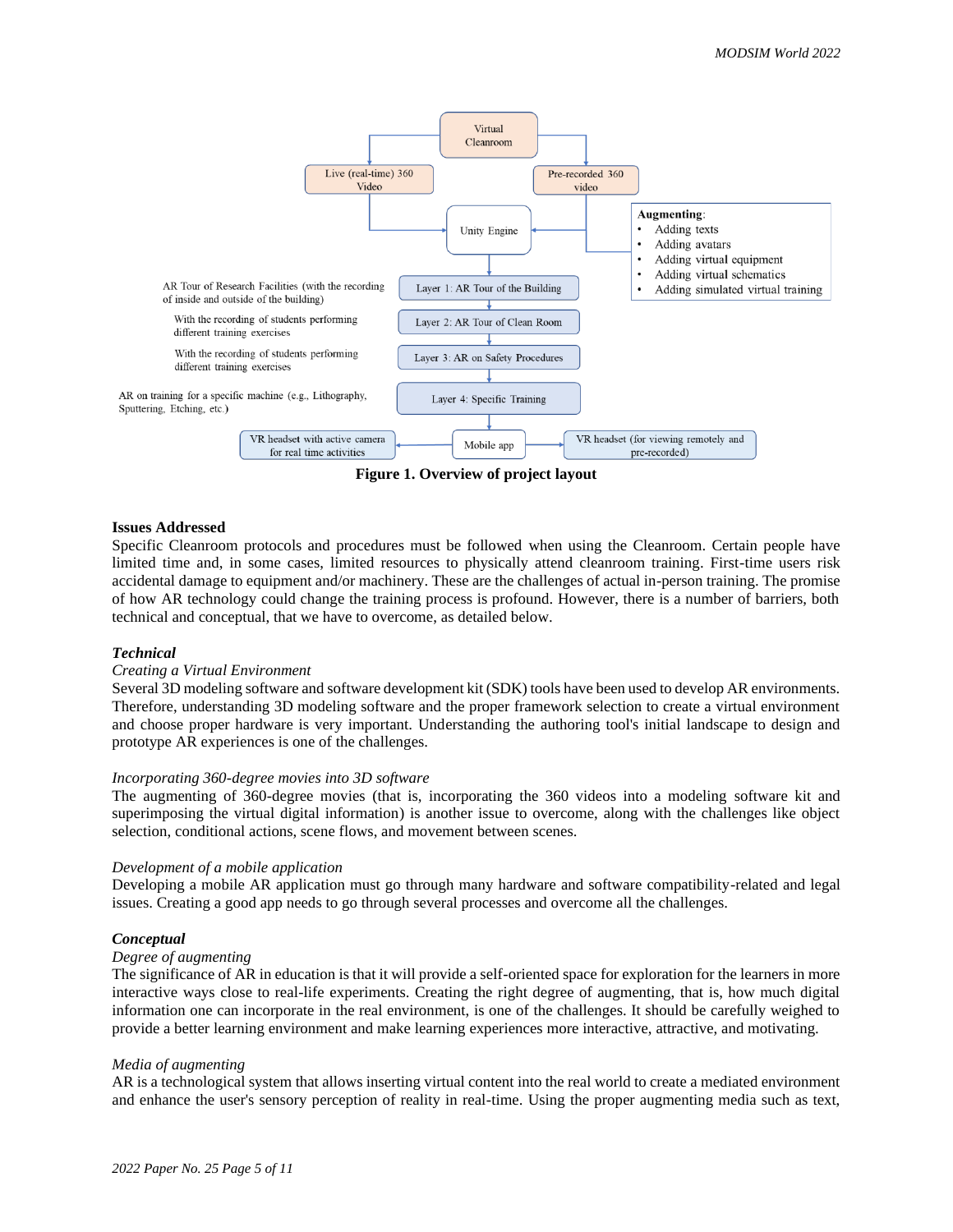virtual object, animation, and virtual schematic can create a better virtual Cleanroom with a better training experience for the users. However, choosing the right type of media for augmenting is one of the challenges. Adding appropriate digital/virtual content to the real environment is essential to facilitate the correct training process and reduce mistakes.

## **Different Modes of Training Flow**

The implementation process of AR development is divided into two sections: inside Cleanroom and outside Cleanroom, as schematically shown in Figure 2.



**Figure 2. General training flow schematic.**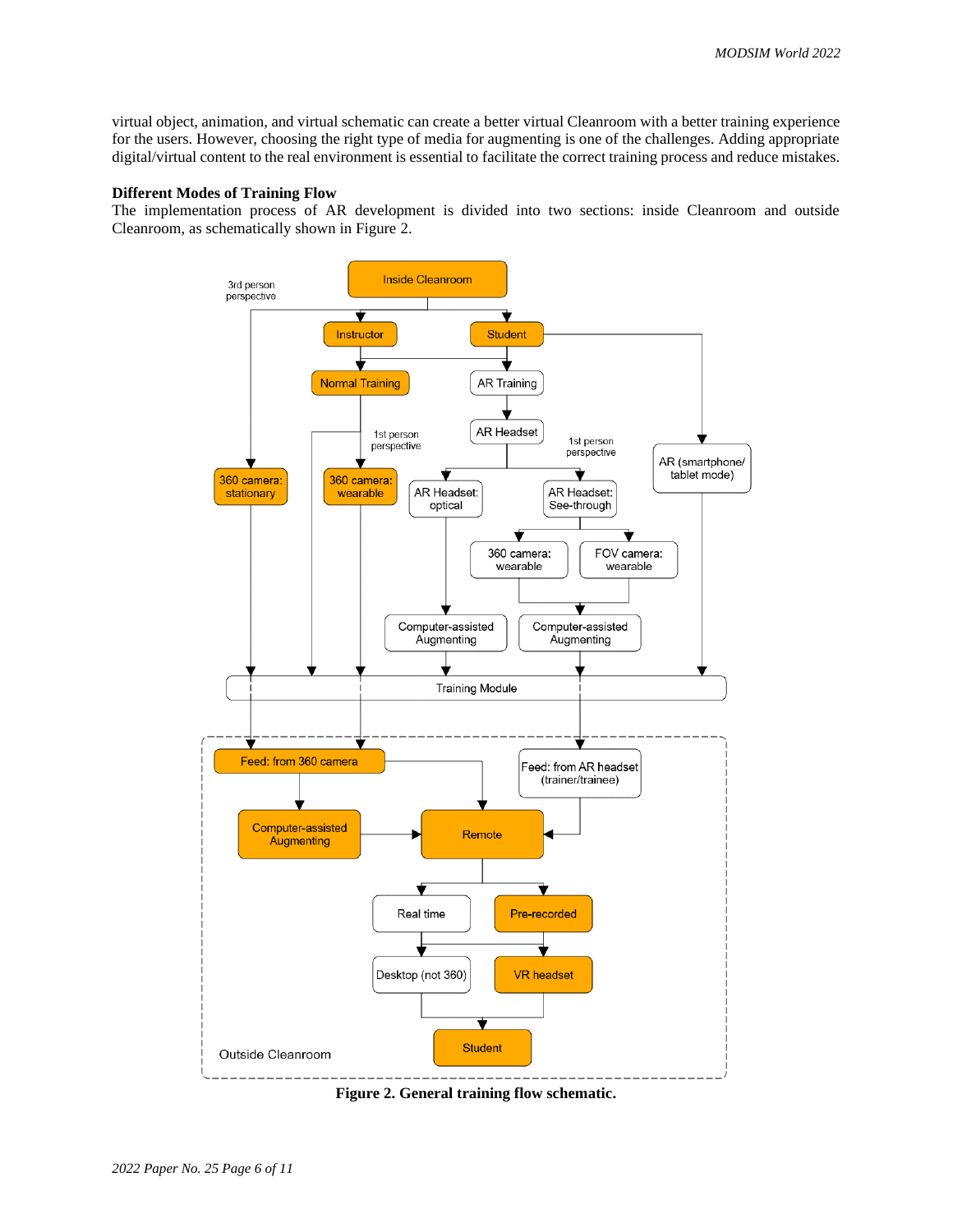There are about six modes of possible training flow:

- Instructor (inside) + trainee (inside) [live]
- Instructor (inside) + trainee (inside) + trainee (remote) [live/recorded]
- Instructor (inside) + trainee (remote) [live/recorded]
- Instructor (remote) + trainee (inside) [live]
- Instructor (remote) + trainee (inside) + trainee (remote) [live/recorded]
- Tour mode : Instructor (remote) + trainee (remote) [recorded]

The training flow for Augmentation Stage-I [Instructor (inside) + trainee (remote)] is highlighted in Figure 2.

The simplest method is the third-person perspective, where a stationary 360 camera (e.g., Samsung Gear 360 or Go Pro) is placed inside the Cleanroom to record the 360 videos /images of the training process. It captures every direction simultaneously, allowing the user to see all 360 degrees of footage in the sphere. 360-degree video/image files are saved just like any video/image files such as mp4 and .jpg. Initially, the simplest method will be adopted and then extended to the real-time interactive training modes.

# **METHODOLOGY AND RESULTS**

#### **360-Recording Procedure in the Cleanroom**

Before creating the equipment-specific AR-based training modules, an augmented video tour of the Cleanroom was developed as a proof of concept. The tour consisted of entering the Cleanroom (chase area or the gowning area), recording 360 movies and pictures in the different bays of the Cleanroom, and exiting the Cleanroom. In order to make this AR experience realistic and immersive (a sense of being inside the Cleanroom), we used a 360 camera. The 360 camera could be stationary or wearable. A stationary 360 camera is usually fixed on the tripod or placed on a stable surface for recording. A stationary 360 camera is easier to record with and augment than a wearable 360 camera. On the other hand, wearable cameras are normally mounted on the user's head, providing a first person's view (egocentric perspective) experience. Two different cameras were used, a Gear360 and a GoPro Max. While Gear360 was acceptable for recordings and photography, it turned out that the GoPro had a better resolution, so most of the footage used in the project was from the GoPro camera. As the name implies, a 360-degree camera captures the entire environment around the user (so that the field of view is the entire sphere). 360 spherical video plays through like any other online video but allows the user to control the viewing direction like a panorama. A 360 camera basically captures two images or video files from dual lenses with a semi-spherical field of view each. Figure 3A depicts the images of the 360-movie shots of the Cleanroom Bay 2 area. The videos are recorded by Samsung Gear 360 camera with a 4K (4096 x 1920 pixels) resolution or Ultra HD resolution. For the preliminary test, the monoscopic 360-videos are used in this project, where both eyes see the same video in the virtual reality experience (no built-in sense of depth). Outside the Cleanroom, the raw 360 videos/images are then stitched together and converted into equirectangular projection with the help of 360-stitch software (Action Director Gear 360 and GoPro Player), as shown in Figure 3B. Equirectangular projection is a way to represent information of a sphere in a rectangle by transforming the latitude into horizontal lines and longitude into vertical lines with the aspect ratio 2:1. Once the videos/images are converted into equirectangular projections, they are imported into Unity for computer-assisted augmenting (see Figure 3C). Finally, the user can view the pre-recorded training module through a VR headset remotely as well as in Movies & TV Windows or VLC media players (capable of playing 360 recordings).

#### **360-Movie Augmenting in Unity**

The Unity Engine software tool is utilized to build custom AR/VR environments in this project. The 360 videos/images are imported into Unity Editor to build scenes and develop the project's structure. The Unity editor comprises several different windows shown in Figure 4 and detailed below:

- Hierarchy which contains a list of all the objects in the project scene
- Scene provides a 3D view of the project

• Inspector – contains the project's file structure with folders and assets such as 3D models, scripts, audio, 360 images, video, etc.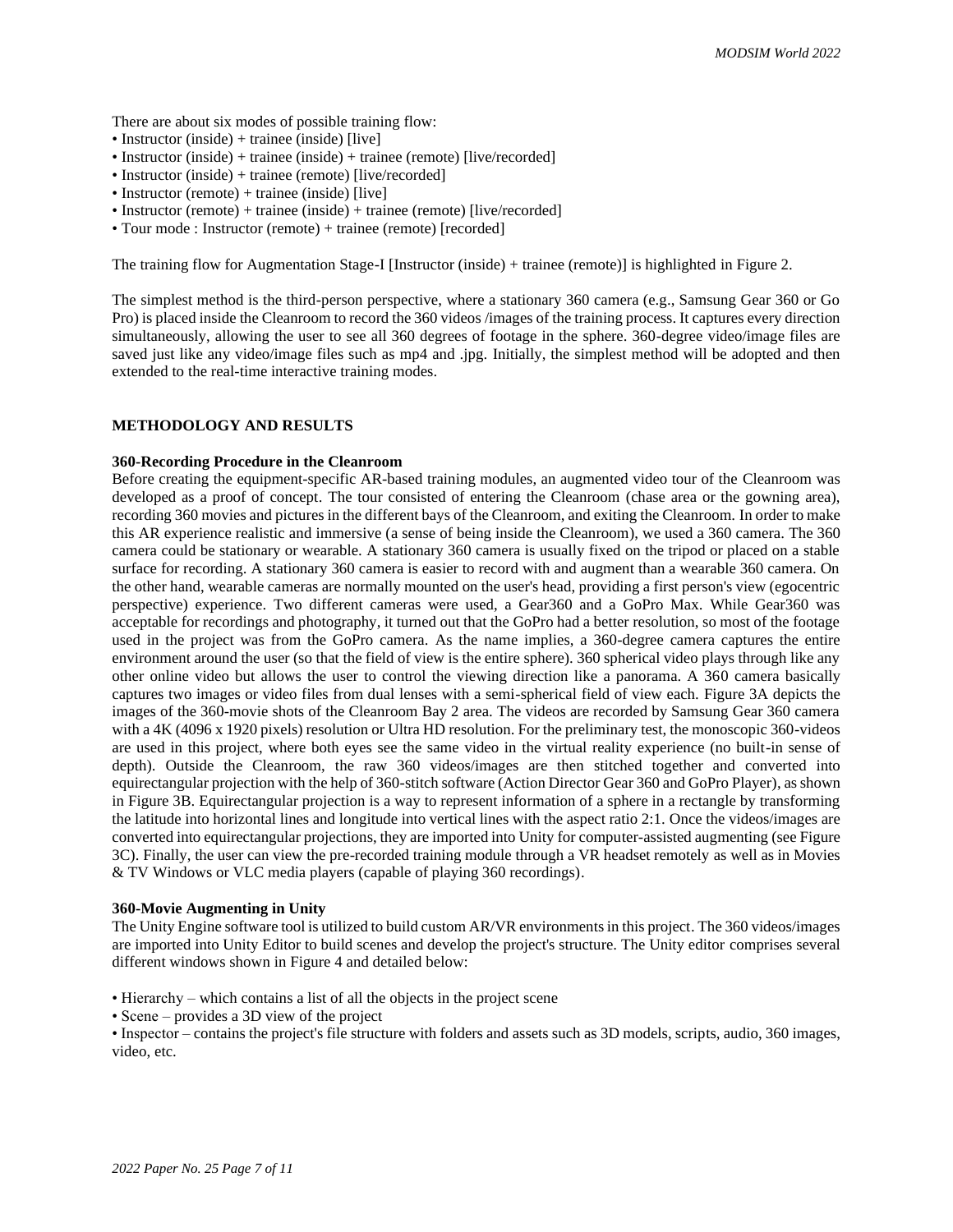

A. 360-degree original spherical image



B. Equirectangular image (converted)



C. As seen inside Unity **Figure 3. 360 Video recording and preparation for Unity**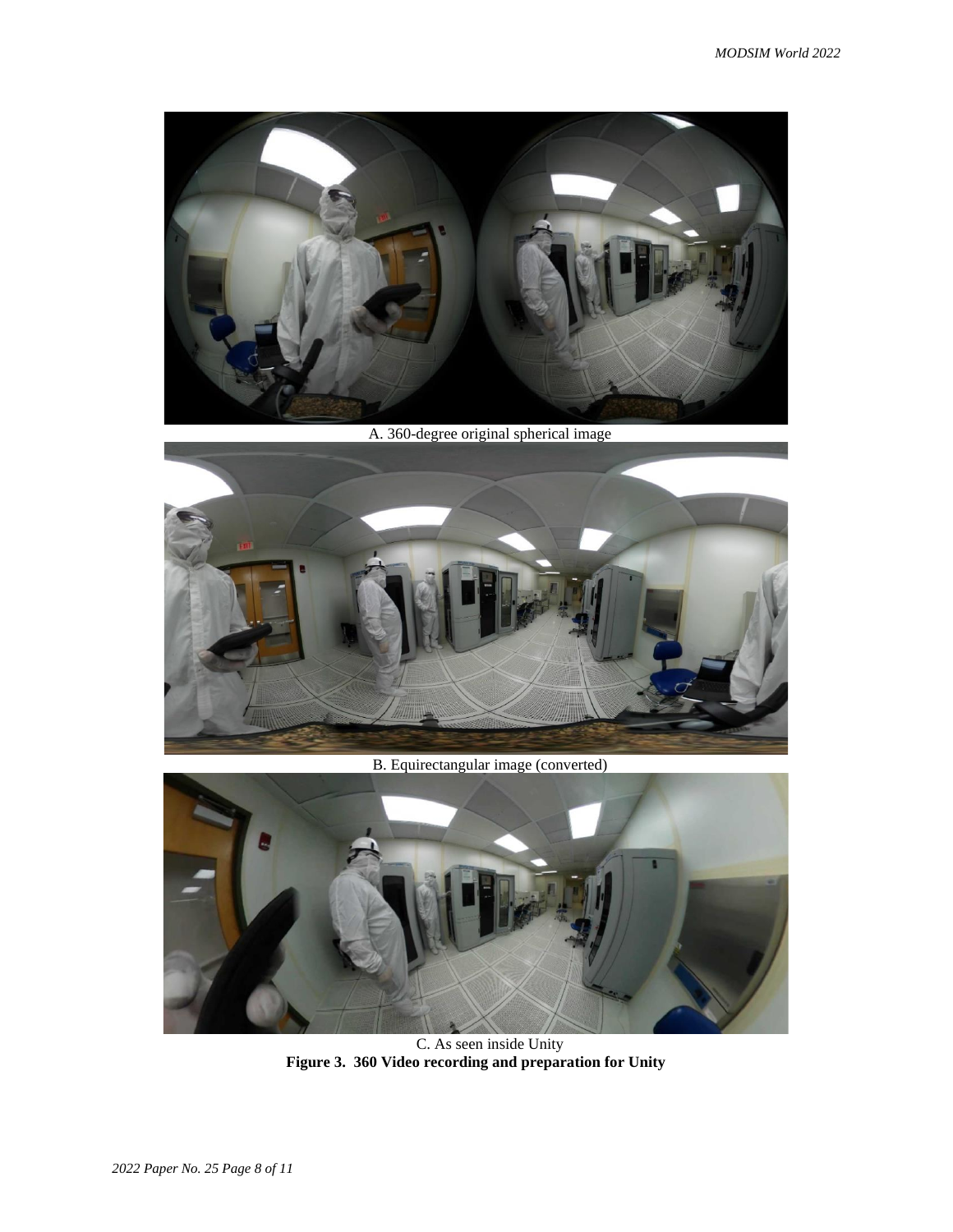

**Figure 4. Unity editor interface**

The most significant steps involved were learning the interface and setting up the project, creating scripts to achieve the desired results, and the actual augmenting process itself.

The screen capture in Unity3D includes a few steps. First, a sphere was created around the main camera, onto which the 360 footage could be projected. Then, the 360 footage was added to the assets and placed onto the sphere. One can then see the 360 footage being projected on the outside of the sphere. While this method of inserting objects into the scene will not work if the camera moves, a stationary camera allows for the perception of objects being included in the scene as part of the environment. The next task involved was to include text in the scenes to augment specific objects or locations with information. Depending on the design, AR labels could be

- Displayed permanently or could be displayed temporarily for a required duration of time (or added/removed by clicking the remote controller).
- Overlaying or semi-transparent
- Clickable (selectable) vs. non-clickable

At this stage, augmentation is mostly an overlaid text such as displaying safety procedures, equipment components, and operating procedures for instruments in the system. Two types of augmenting text have been used: the objectrelated text (inside the scene) - the gold color, and the text fixed to screen space - the green color. The object-related text is used to label the machines and instruments in the Cleanroom and Engineering laboratories. The text fixed to the screen can be used to display the safety and operating procedures for instruments in the system. More levels and other menus are added post-production to make the training process more informative and enhance learning.

Once the video is imported to Unity, as per the previous discussion, the video can be modified with text or animations and then re-recorded as a new 360 video, which includes the augmentations on top of the original video. The tool used to accomplish this is the Unity recorder, which is free for download in the Unity store. After the developer presses the 'record' button in the recorder window, the recorder application outputs a video file from the perspective of the camera used in the settings. The resolution of the video can be adjusted in the recorder application. It should be set to match the resolution of the video that is being recorded to allow for the greatest clarity in the output video in comparison to the original video.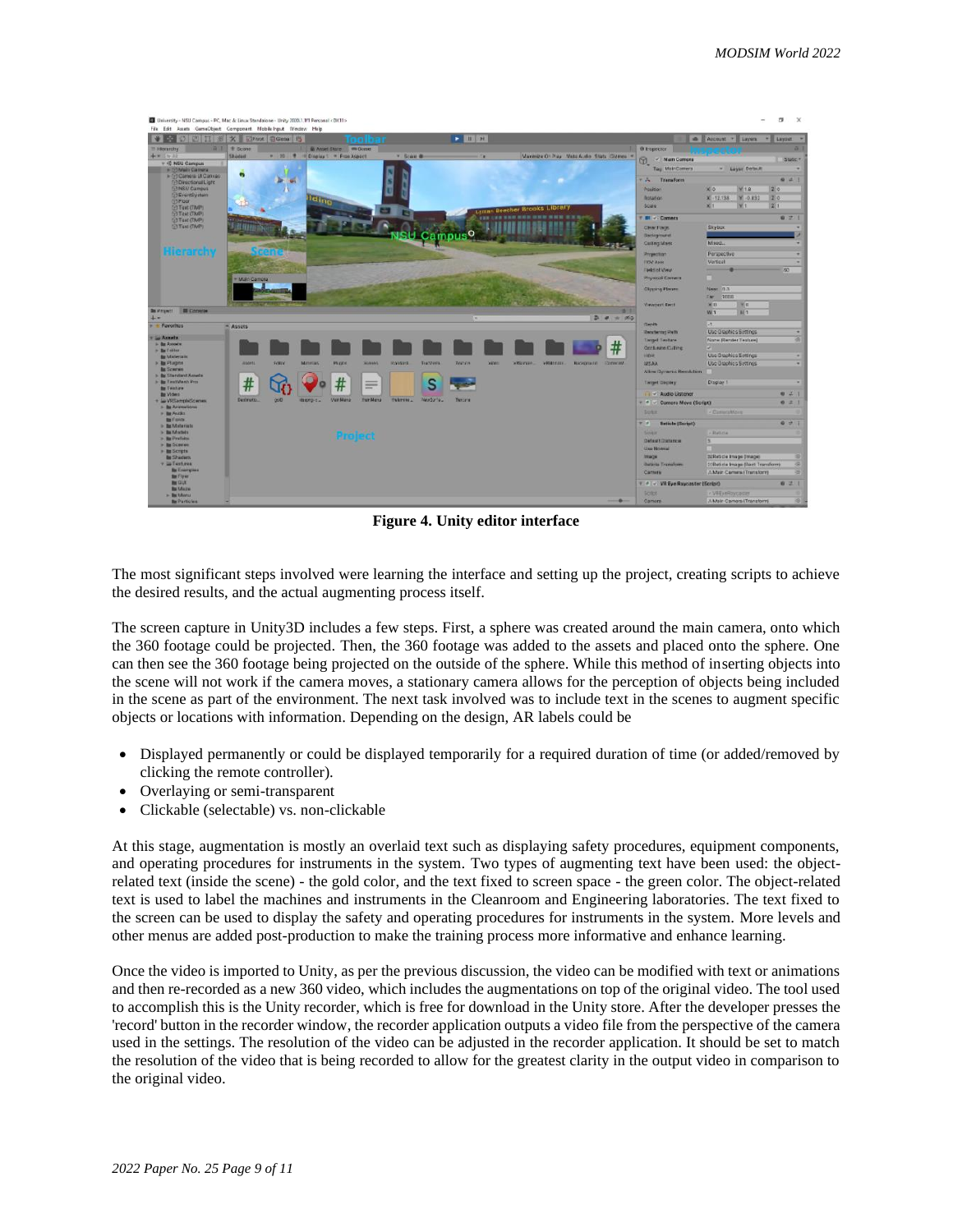After determining how to upload, augment, and export 360 videos, the last actions required were cleanup and additional functions. The project was then converted to a standalone application instead of just a movie recording. Scripts were added to perform a few different quality-of-life functions, including adding a pause menu, adding a button to close the application, and adding the ability to press the escape key to bring up the pause menu as well, as shown in Figure 5. Two more scripts were included to allow for the camera's rotation within the game mode and the ability to zoom in and out using the scroll wheel.



**Figure 5. Developed AR Examples: A -Gowning Area, B - Plasma Etching Process.**

# **CONCLUSIONS**

The framework for a training method has been established, and the prototypes of the actual training program have been created. The delivered project outcomes show proof of concept and the project's potential in Cleanroom training. The next steps moving forward in the project would be:

- Determine how to transfer a completed Unity project into a mobile application
- How to add VR objects to 360 movies and control their location and motion
- Application of AR/VR module development process to photolithography, plasma etching, and thermal evaporation training
- Create an actual training session, and then use that session to train a group of students and evaluate the performance difference between the AR/VR training session vs. traditional training.
- After evaluation, the developed training modules will be uploaded to the NSU Cleanroom website

The developed training modules will be available online for remote training using a laptop, a web browser, a mobile phone, or a VR headset. On a desktop PC (locally and online), the viewer can use the mouse to pan and look around. On a mobile device, the viewer can either use a finger to pan and look around or directly point the device to where the viewer wants to look. When using a VR headset, the remote viewers will be virtually immersed in the video and can simply look around as it is in real life by moving their heads.

# **REFERENCES**

- Cai, S., Chiang, F-K., & Wang, X. (2013). Using the Augmented Reality 3D Technique for a Convex Imaging Experiment in a Physics Course. *International Journal of Engineering Education*, 29(4), 856-865
- Alkhamisi, O., & Monowar, M. M. (2013). Rise of Augmented Reality: Current and Future Application Areas, *IJIDS*, 1(4), 25–34. DOI: 10.4236/ijids.2013.14005.
- Lin, C.-F., Lo, S.-W., Pa, P.-S., & Fuh, C.-S. (2012). Mobile Application Design of Augmented Reality Digital Pet," 影像與識別, 18 (3), 21-30.
- Mealy, P. (2018). *Virtual & augmented reality for dummies*. John Wiley and Sons, Indianapolis.
- Carmigniani J., & Furht, B. (2011). Augmented Reality: An Overview. In B. Furht (ed.) *Handbook of Augmented Reality* (pp. 9-12). Springer, New York.
- Yadav, N. (2019). *Understanding display techniques in Augmented Reality*. Available at: [https://blog.prototypr.io/understanding-display-techniques-in-augmented-reality-c258b911b5c9.](https://blog.prototypr.io/understanding-display-techniques-in-augmented-reality-c258b911b5c9)